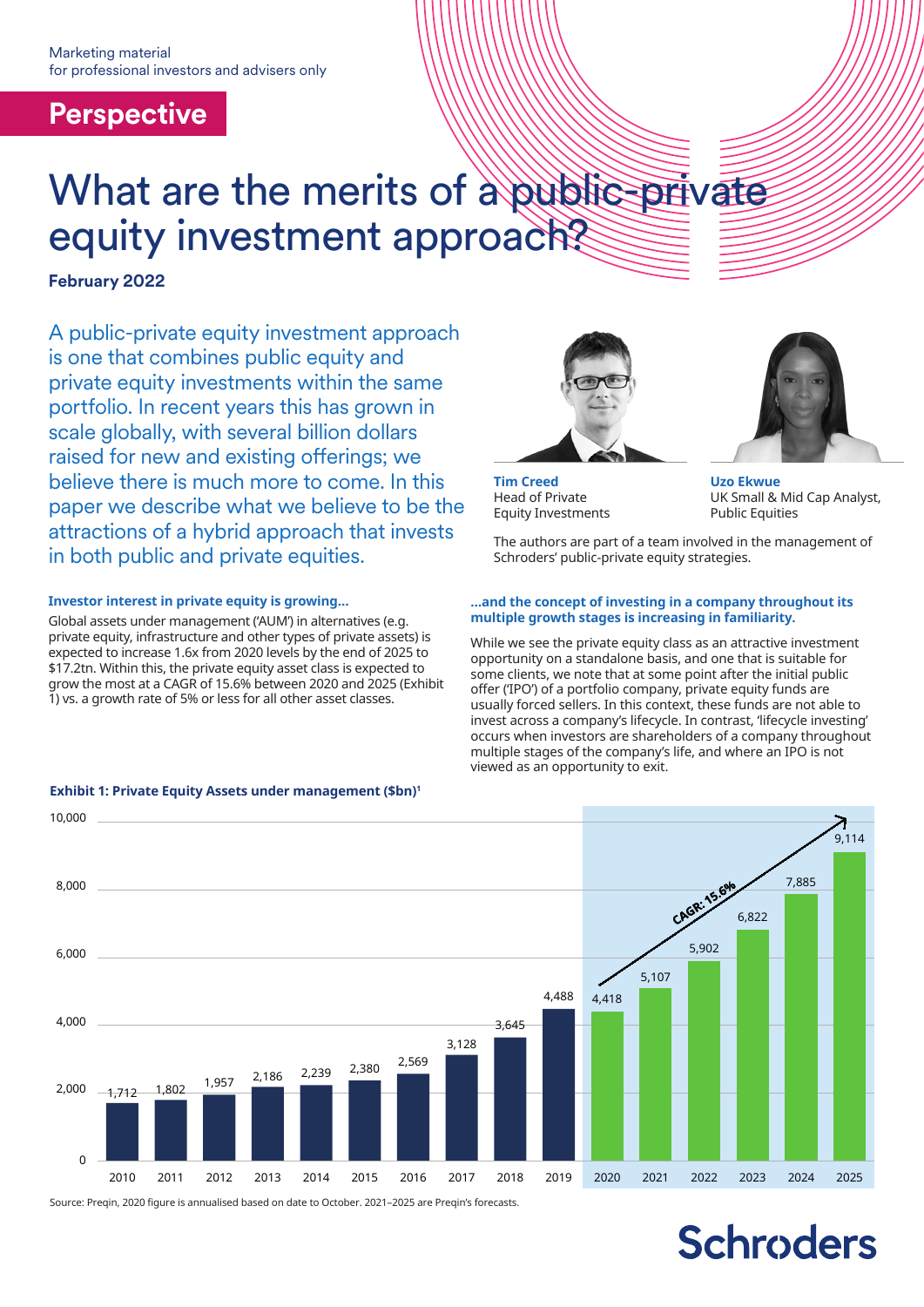A similar concept that has risen in prominence is 'crossover investing', where investors usually become shareholders at the private round that just precedes a company's public market listing (the round may occur 6-18 months before), with the intention to remain investors thereafter.

#### **The advantages of the integrated public-private equity model over a segregated approach**

Some may argue it is possible for asset allocators or other investors to achieve a public-private equity exposure by investing separately in distinct wholly-private equity and wholly-public equity vehicles. We take the view that such an approach contains an important disadvantage in that it removes the opportunity for a centralised point of governance.

Centralising the governance function means the capital allocation decision is then made by a single fund management team in such a way that synergies are created, investment returns are maximised, consistency in active stewardship is maintained and appropriate sector diversification is achieved. In addition, centralising the governance function allows the investment team to use the wider perspective gained by investing across public and private asset classes to create what it believes to be the best possible portfolio. We discuss these points further in the rest of this document.

#### **How public-private equity investing can widen an investor's perspective and create a competitive edge**

Public companies are subject to strict reporting rules and at times also choose to limit the amount of information they provide to the market for competitive reasons. In both cases this results in reduced disclosure to public market investors. In contrast, private companies provide their investors with more information, and in the case where a public company has decided to reduce or avoid disclosure for a particular division, a private company competing in the same sub-industry can potentially provide further insights around the industry landscape such as competition and demand trends. This can also be particularly useful when assessing the attractiveness (or otherwise) of niche or undercapitalised areas of the market.

To put it explicitly, having sight of companies operating in both the public and private markets can be useful in increasing investment conviction. A single fund management team that works together on the same investment approach can use this wider knowledge base to select what it views as the best companies operating in any given industry. In contrast, anyone investing in separate wholly-public and wholly-private equity vehicles in an attempt to create a synthetic public-private equity exposure does not benefit from such a centralised knowledge function, nor the competitive edge.

#### **A wider perspective is crucial at the time of an IPO**

A number of institutional investors shy away from taking part in the IPO process for several reasons. One is the belief that they have not obtained sufficient information to appraise the investment, particularly within the short time frame available (in the UK approximately three weeks from the publication of the 'Intention To Float' document to the flotation itself. Although there can be 'Early Look' stages, where companies seeking to IPO meet investors three to six months before the issue of the Intention To Float document, these are typically only reserved for a select few investors).

There are two ways to narrow the knowledge gap, in our view. The first is to invest prior to the IPO when the company is still private; such private funding rounds present investors with due diligence information that can be used to make better decisions, with processes lasting up to several weeks or months. For institutional investors that are also concerned about receiving low allocations in a traditional IPO round, investing prior to listing can avoid this.

The second way to close the information gap is to consult in-depth with colleagues specialising in the private markets who have previous knowledge of the company, its competitors and/or the industry it operates in (as long as material non-public information is not exchanged of course).

A combined public-private equity investment approach can utilise both methods, which we believe may be useful when involved in an IPO process.



#### **Exhibit 2: Index sector weightings in UK & US**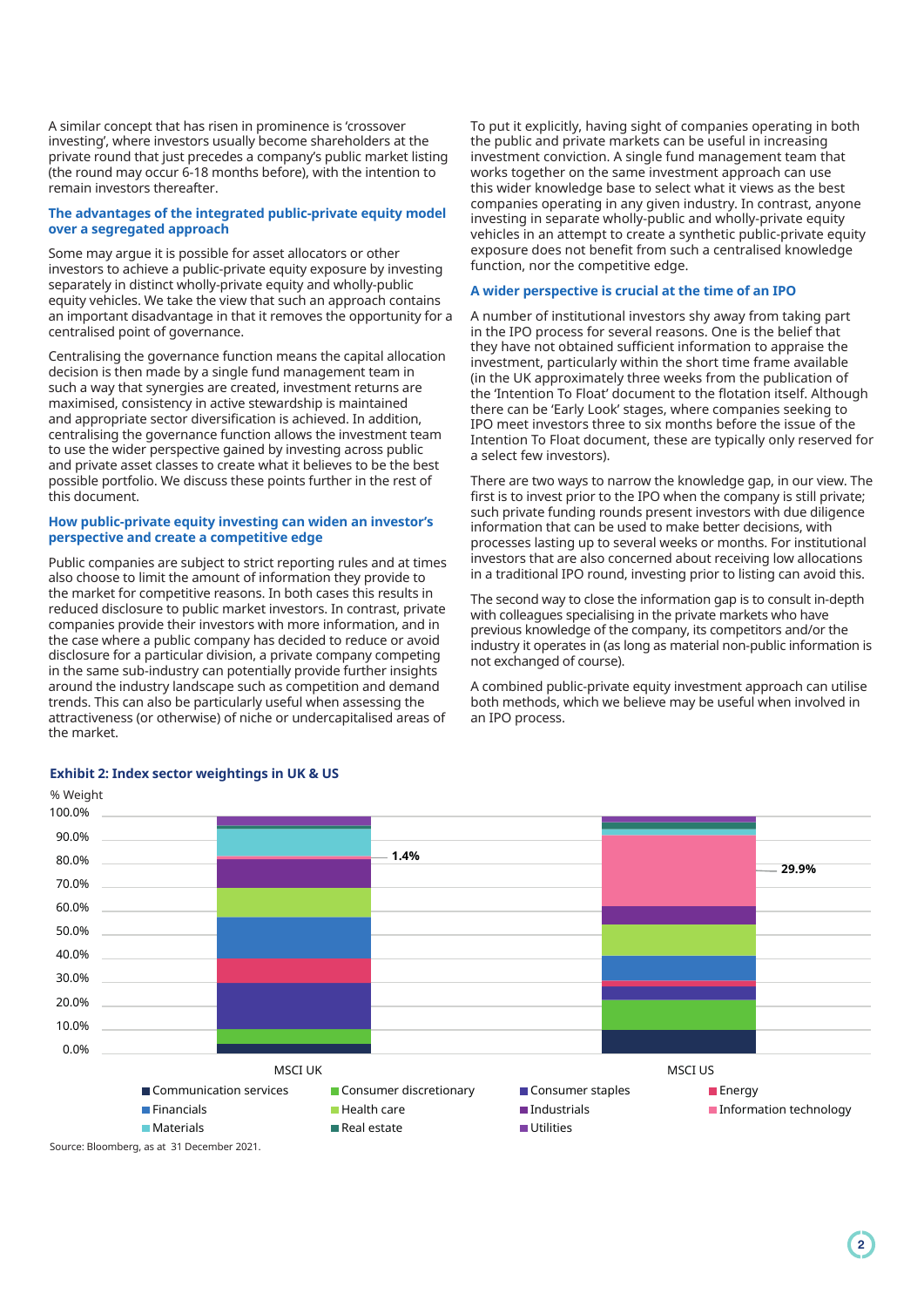#### **Combining public equity and private equity investments widens an investor's opportunity set**

Bringing together both public and private equities in the same investment approach also allows investment managers to access the widest possible set of opportunities. The degree of sector diversification across a number of global indices varies depending on country. For instance, the tech sector in the UK is equal to only 1.4% of the market capitalisation of the overall index, whilst in the US this is 29.9% (Exhibit 2). As at the time of writing, there are only a few payment companies listed on the London Stock Exchange; this means that UK-focussed public equity investors interested in fintech businesses are denied an opportunity to invest in fast growing, non-listed UK businesses. The wider opportunity set allows public-private equity investors to consider the best investments whether they be public or private, which again supports the need for the earlier mentioned centralised governance function. Furthermore, it also ensures that the appropriate level of sector diversification is achieved.

#### **Investing earlier could enhance portfolio returns**

One attraction of combining private equity and public equity holdings in a single investment approach is the ability to potentially generate higher returns. Exhibit 3 illustrates that in the decade ending 2020, private equity and venture capital strategies returned a CAGR of 14.4% and 14.1% respectively, whilst public equities generated 10.5%.

Whilst we recognise that greater returns have historically been generated in the private markets, to reiterate observations made earlier, there are limitations to sole private equity strategies that mean they may not be suitable for all clients. Furthermore, we would expect that an investment team that has full view of the public and private equity landscape may be able to generate additional alpha for its clients. As such, for clients that seek to enhance their public equity returns, we believe a public-private equity investment approach could be considered.

#### **Investing earlier may be financially beneficial to both publicprivate equity investors and prospective IPO candidates**

As discussed earlier, investing in a company prior to its IPO is one way to close the knowledge gap and ensure a sizeable allocation at the IPO. In addition, this ability to 'lifecycle invest' from the venture or growth capital stage may provide public-private equity investors with an opportunity to enter at a lower valuation to the IPO price, thus potentially providing such investors with a superior ability to outperform relative to other public equity investors that enter at a higher price.

What's more, we have found that IPO candidates seek out long term financial partners early on, with a mutual understanding that these partners may act as cornerstone investors for the listing. In particular, our experience is that companies with an end goal to IPO are more likely to select investment firms that have internal capacity to invest in the public equity markets. Building a relationship in earlier funding rounds is an important competitive advantage that lifecycle investors have relative to non-lifecycle investors, as it also puts the former in good stead to potentially receive greater allocations in follow-on public equity raisings.

#### **A single point of governance can be a powerful driver of companies' progress in ESG**

By investing in companies when they have may have limited sustainability infrastructure and before they reach the public markets, lifecycle investors have the opportunity to drive significant change through partnership on ESG issues. This can include implementing diversity & inclusion and environmental practices at an early stage, and recommending an appropriate board structure. As such the magnitude of the impact that lifecycle investors (and to a lesser extent crossover investors) are likely to have should be greater than those investing at, or after, the IPO stage.

While not every investment within a public-private equity portfolio may be a private company seeking to list, we believe that a publicprivate equity investor's ESG reporting as a whole is likely to show greater demonstrable active stewardship improvements than that of non public-private equity funds. In addition, the consistency in stewardship created by a singular team across both asset classes is preferential to asset allocators selecting and investing in distinctly separate public equity and private equity vehicles.

#### **Not all companies IPO: a multi-layered approach to publicprivate equity investing**

Although it is generally IPOs that grab the headlines, our research suggests that only c.10% of private companies actually seek a stock market listing, thus implying that most private equity transactions are trade sales either to other private equity firms or corporates. As such, investment managers that have exposure to private companies seeking all types of exit routes not only widens the universe of investment prospects in the private market, but it also means such an investment approach is not wholly dependent on whether or not an IPO process is successful.



#### **Exhibit 3: Performance of venture capital and private equity strategies vs. public equities: December 2010 – December 2020**

**Past performance is not a guide to future performance and may not be repeated.** Source: Preqin.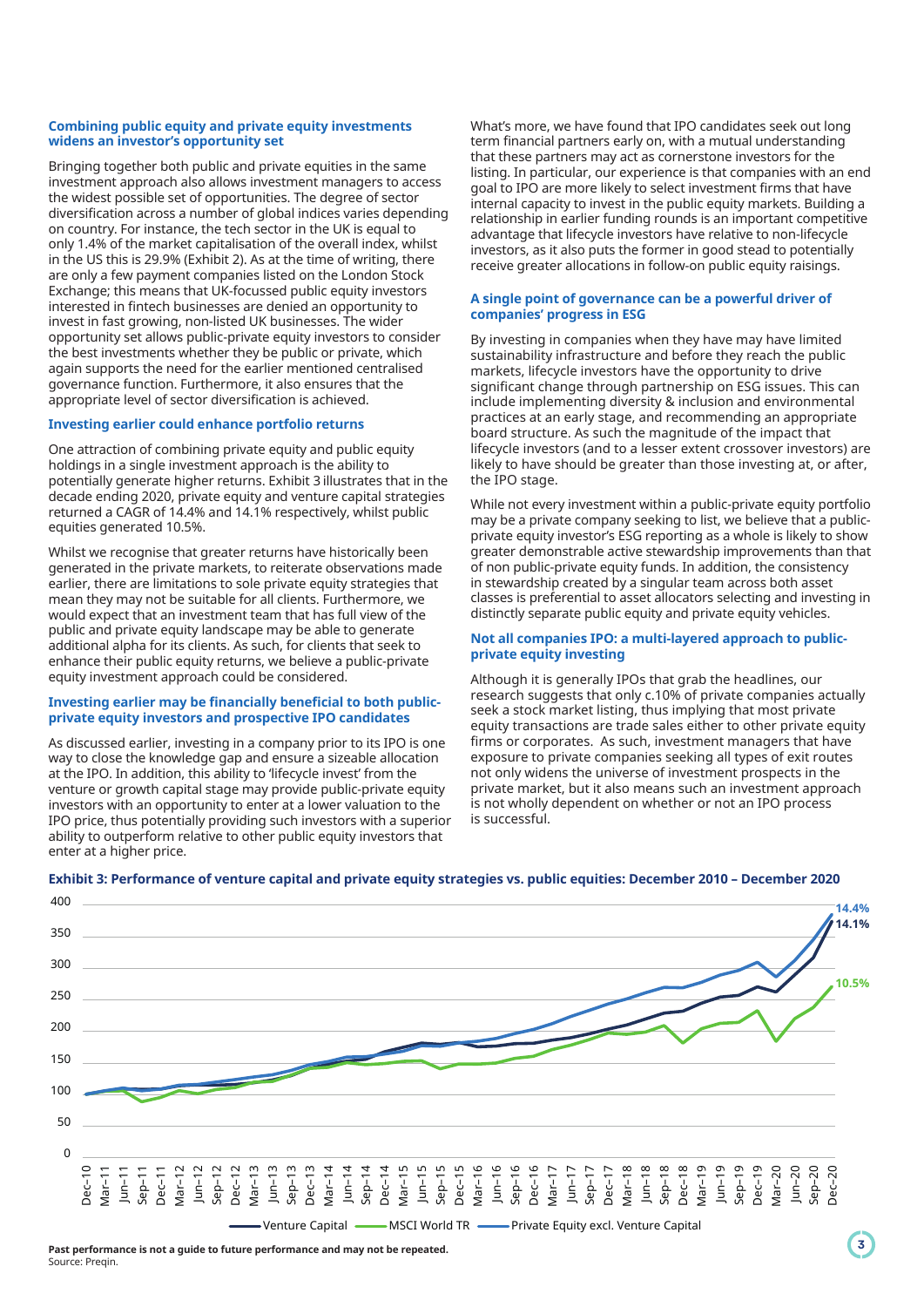Schroders' approach to public-private equity investing comprises the following:

- Private companies where we intend to exit our investment via trade sale to another private equity firm or corporate;
- 'Lifecycle investments' i.e. earlier investments made in private companies that plan to eventually list on a stock exchange. We intend to continue to be shareholders post-IPO; and
- Companies that are already publicly listed, where the due diligence that we have gained from our public and private market expertise helps to provide a well-informed view of the overall industry, competitive landscape and investment opportunity

In our view, this three-pronged approach allows us to implement the attributes of public-private equity investing on a multi-layered basis.

## **Conclusion**

**We believe there are several attractions of a combined public and private investment portfolio. Most critically, a central point of governance means that each part of a portfolio can be managed with reference to the other. This enables monitoring of diversification – by sector or geography - and of other underlying exposures – such as correlations. It also means an overall portfolio can be aligned to a single set of overarching risk, return and impact objectives.**

**In our view, bringing together public and private equity also widens the investment team's perspective, creating an edge when it comes to in-depth understanding of particular industries, especially those where there may be few publiclylisted companies for comparison.**

#### **Important Information**

The views and opinions contained herein are those of the authors as at the date of publication and are subject to change and may become outdated due to market or regulatory developments. Such views and opinions may not necessarily represent those expressed or reflected in other Schroders communications.

This document is intended to be for information purposes only. The material is not intended as an offer or solicitation for the purchase or sale of any financial instrument or security or to adopt any investment strategy. The information provided is not intended to constitute investment advice, an investment recommendation or investment research and does not take into account specific circumstances of any recipient. The material is not intended to provide, and should not be relied on for, accounting, legal or tax advice.

Information herein is believed to be reliable but Schroders does not represent or warrant its completeness or accuracy.

No responsibility or liability is accepted by Schroders, its officers, employees or agents for errors of fact or opinion or for any loss arising from use of all or any part of the information in this document. No reliance should be placed on the views and information in the document when taking individual investment and/or strategic decisions. Schroders has no obligation to notify any recipient should any information contained herein change or subsequently become inaccurate. Unless otherwise authorised by Schroders, any reproduction of all or part of the information in this document is prohibited.

Any data contained in this document has been obtained from sources we consider to be reliable. Schroders has not independently verified or validated such data and it should be independently verified before further publication or use. Schroders does not represent or warrant the accuracy or completeness of any such data.

All investing involves risk including the possible loss of principal.

Third party data are owned or licensed by the data provider and may not be reproduced or extracted and used for any other purpose without the data provider's consent. Third party data are provided without any warranties of any kind. The data provider and issuer of the document shall have no liability in connection with the third party data. www.schroders.com contains additional disclaimers which apply to the third party data.

Past performance is not a guide to future performance and may not be repeated. The value of investments and the income from them may go down as well as up and investors may not get back the amounts originally invested. Exchange rate changes may cause the value of any overseas investments to rise or fall. This document may contain 'forward-looking' information, such as forecasts or projections. Please note that any such information is not a guarantee of any future performance and there is no assurance that any forecast or projection will be realised.

**For readers/viewers in Argentina:** Schroder Investment Management S.A., Ing. Enrique Butty 220, Piso 12, C1001AFB - Buenos Aires, Argentina. Registered/Company Number 15. Registered as Distributor of Investment Funds with the CNV (Comisión Nacional de Valores). Nota para los lectores en Argentina: Schroder Investment Management S.A., Ing. Enrique Butty 220, Piso 12, C1001AFB - Buenos Aires, Argentina. Inscripto en el Registro de Agentes de Colocación y Distribución de PIC de FCI de la Comisión Nacional de Valores con el número 15.

**Note to readers/viewers in Australia:** Issued by Schroder Investment Management Australia Limited Level 20, Angel Place, 123 Pitt Street, Sydney NSW 2000 Australia ABN 22 000 443 274, AFSL 226473.

**For readers/viewers in Brazil:** Schroder Investment Management Brasil Ltda., Rua Joaquim Floriano, 100 – cj. 142 Itaim Bibi, São Paulo, 04534-000 Brasil. Registered/Company Number 92.886.662/0001- 29. Authorised as an asset manager by the Securities and Exchange Commission of Brazil/Comissão de Valores Mobiliários ("CVM") according to the Declaratory Act number 6816.

**For readers/viewers in the European Union/European Economic Area:** Schroders will be a data controller in respect of your personal data. For information on how Schroders might process your personal data, please view our Privacy Policy available at www.schroders.com/ en/privacy-policy or on request should you not have access to this webpage. Issued by Schroder Investment Management (Europe) S.A., 5, rue Höhenhof, L-1736 Senningerberg, Luxembourg. Registered No. B 37.799.

**Note to readers/viewers in Hong Kong S.A.R.:** Issued by Schroder Investment Management (Hong Kong) Limited. Level 33, Two Pacific Place, 88 Queensway, Hong Kong. This material has not been reviewed by the Securities and Futures Commission.